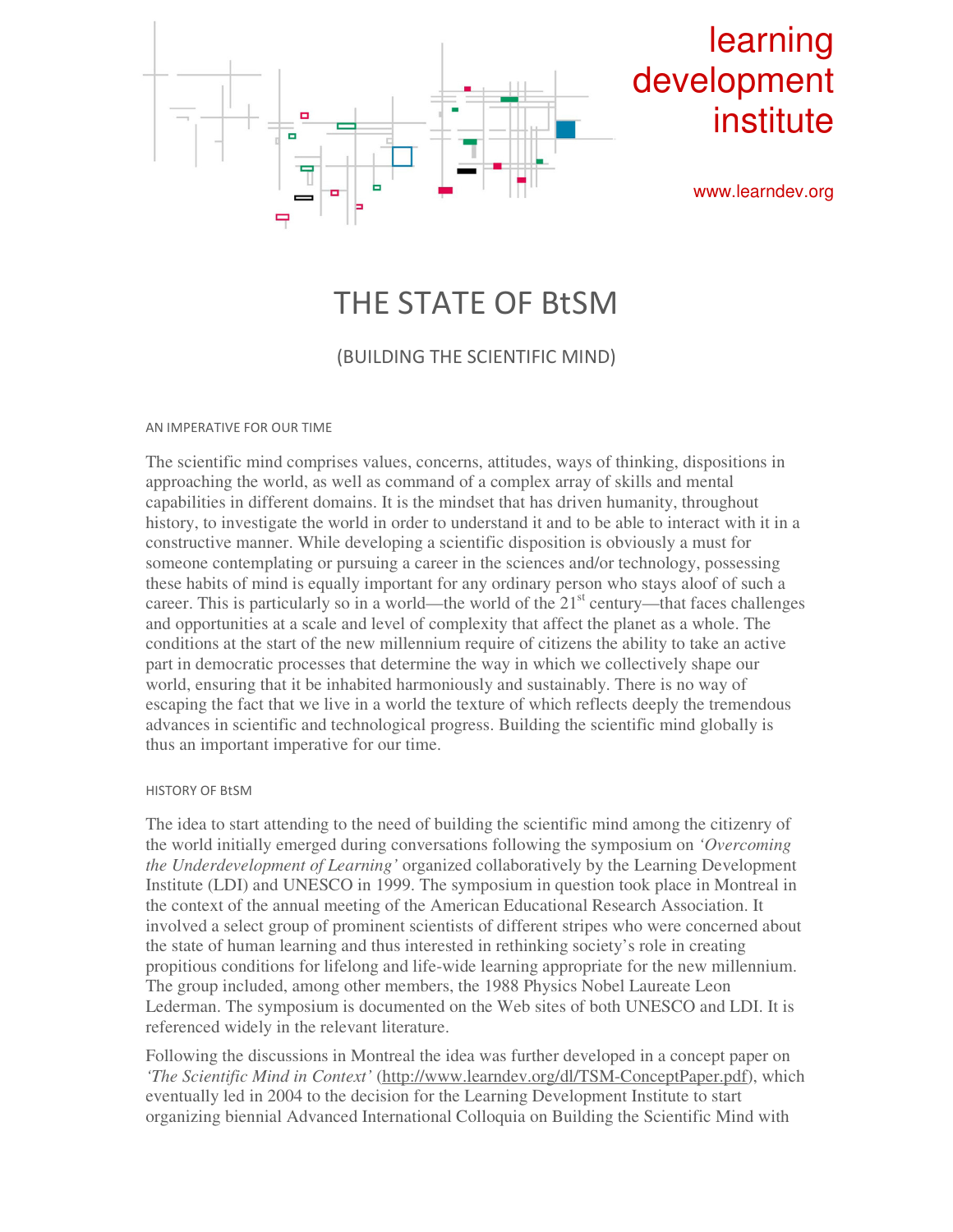the purpose of creating a global transdisciplinary community of scientists, learning specialists, thinkers, educators, and policy and decision makers dedicated to the cause of nurturing the development of the scientific mind. Doing so falls in line with the quite universally recognized need of most countries to care for the progress of science and technology in their own society through the training of highly qualified scientists and technologists. At the same time it serves the purpose of the less well recognized need for ordinary citizens to develop a scientific disposition that allows them to play an active role in in communities and societies that increasingly depend on and are shaped by scientific and technological progress.

The first of these colloquia was held in The Hague, The Netherlands, in  $2005$ .<sup>1</sup> It was organized in close collaboration with and hosted by the Institute of Social Studies. This inaugural colloquium was of a generic nature and set the tone for the subsequent colloquia, which focused on specific themes. Thus, the 2007 colloquium took place in Vancouver, Canada.<sup>2</sup> It was co-organized with and hosted by the Emily Carr Institute of Art and Design (now Emily Carr University of Art and Design - ECUAD). Its lead theme was *'Learning in the Perspective of Complex and Long-Term Change.'* Both the first and the second colloquium were graced with the participation of Nobel Laureates (Leon Lederman and Carl Wieman). The third Advanced International Colloquium on Building the Scientific Mind was held in Cairo, Egypt.<sup>3</sup> It was co-organized with the Information and Decision Support Center of the Egyptian Cabinet (IDSC) and hosted by IDSC and the Friends of Environment and Development Association (FEDA). The latter organization is particularly active in creating sustainable development in the historic center of Cairo, El-Gamaliya. The theme for that third colloquium was *'In Search of a Home in the Universe.'* The choice for that theme was inspired by the fact that 2009 was the International Year of Astronomy. In 2011, BtSM moved to the extreme southern tip of the African continent, to Stellenbosch, South Africa, where we collaborated with the University of Stellenbosch and the Sustainability Institute, which hosted the meeting.<sup>4</sup> The theme for the fourth colloquium was, appropriately, *'Learning for Sustainable Futures.'*

It should be mentioned in the above context that multiple other organizations have taken a keen interest in, collaborated with, and supported the BtSM activities. They include in the first place UNESCO, the United Nations Educational, Scientific and Cultural Organization whose innovative Learning Without Frontiers program had been the birthplace for the Learning Development Institute. Colloquia took place under the highly valued patronage of UNESCO. Moreover, UNESCO National Commissions in the hosting countries were equally forthcoming in becoming involved and lending support to BtSM developments at the national level.

The Foundation for a Culture of Peace, presided over by noted scientist and former Director-General of UNESCO, Federico Mayor, has been a close partner all along.

Coinciding with the organization of BtSM2005 in The Hague, George Miley at the University of Leiden was developing an initiative that became formalized under the name Universe Awareness (UNAWE). It was a fruitful coincidence. UNAWE has ever since been closely associated with and involved in the BtSM activities. Recent discussions with UNAWE have resulted in the determination that UNAWE will play a prominent part in BtSM2013.

 $\ddot{\phantom{a}}$ 

<sup>1</sup> http://www.learndev.org/ColloquiumBuildingTSM2005.html

<sup>&</sup>lt;sup>2</sup> http://www.learndev.org/BtSM2007.html

<sup>3</sup> http://www.learndev.org/BtSM2009.html

<sup>4</sup> http://www.learndev.org/BtSM2011.html